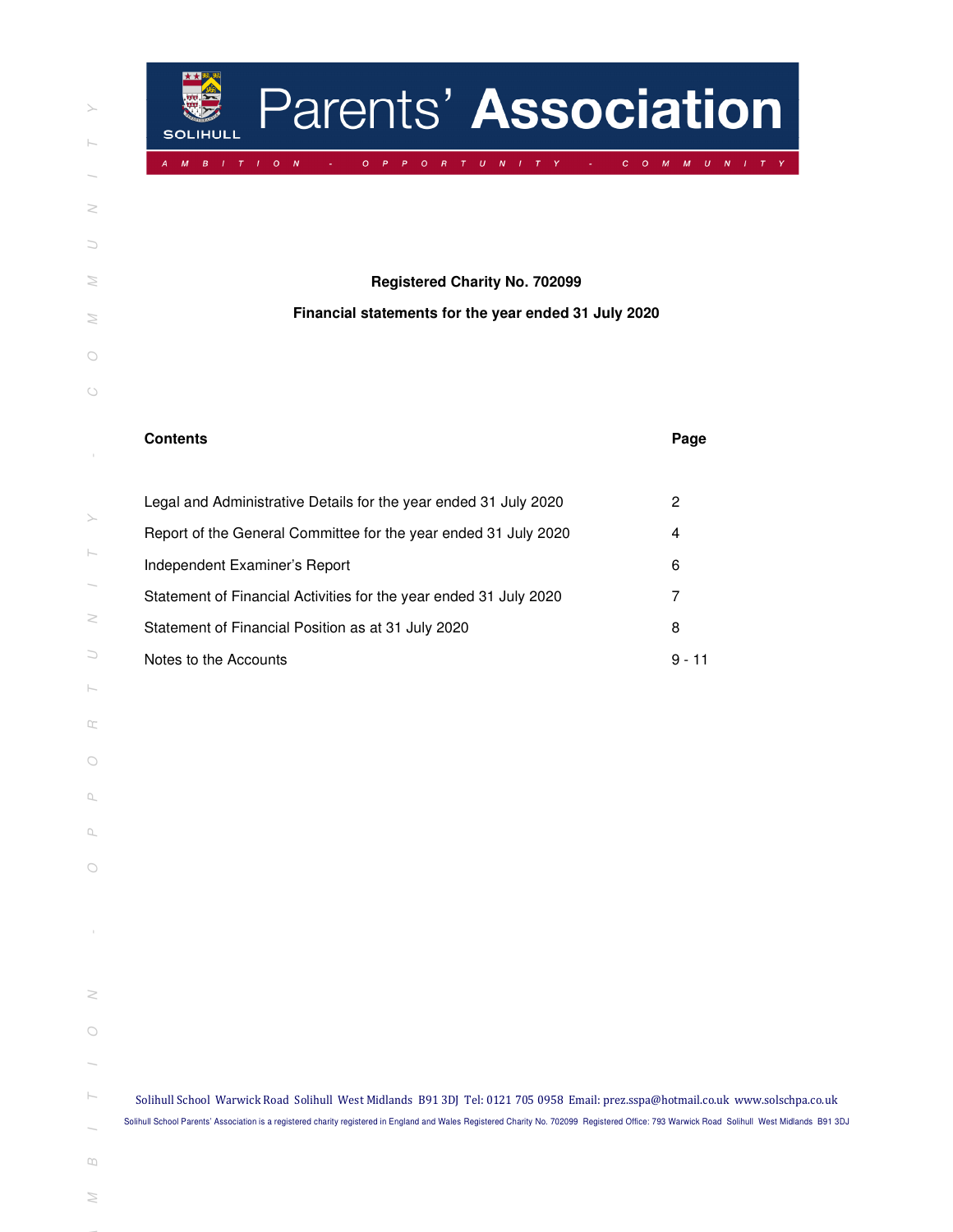# **Legal and Administrative Details for the year ended 31 July 2020**

The Solihull School Parents' Association is a charity registered with the Charity Commission in England and Wales, registration number 702099.

The Charity is governed by a General Committee of Trustees, advised by an Executive Committee, comprised as follows:

Executive Committee:

- Archana Somaiya **Joint President** 
	-
- Julie Jones Joint President, Treasurer
- Natalie Hogg Secretary
- Judith Derby Assistant Treasurer
- Aparna Sharma Minute Secretary

#### General Committee

- Executive Committee Ex Officio
- Headmaster Ex Officio
	-
- Helena Alldrick
- Helen Baker
- Jo Belcuore-Groutage
- Caroline Boden
- Kavita Chauhan
- Sue Cole
- Freyja Ellard
- Simon Griffiths
- Michael Jones
- Sandra Keldany
- Lucy Lunt
- Sean Morgan
- Anne Sadler
- Emma Seager
- Rachael Speirs
- Vicki Whitfeld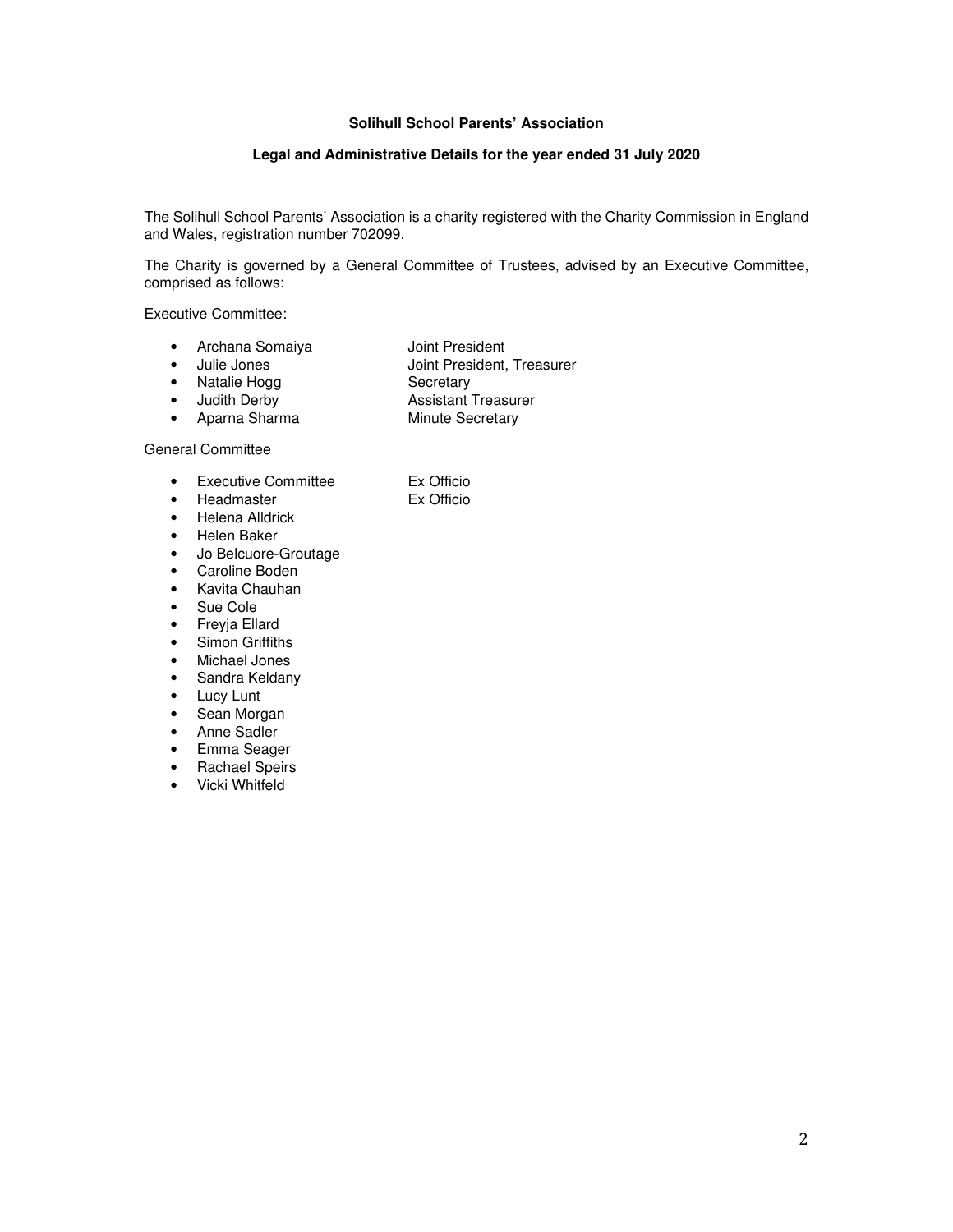## **Legal and Administrative Details for the year ended 31 July 2020 (continued)**

The SSPA has an endowment fund and an unrestricted fund, which is held in trust and overseen by dedicated Trustees. Although the capital sum cannot be distributed, it is invested to provide a balance of long-term growth and to generate income to assist in cases of financial hardship which are considered by the SSPA Bursary Fund Committee.

Trust Fund Trustees

- David Birtwistle Chairman
- Caroline Currie
- Linda Daly
- Mike de Minckwitz
- Harish Natali
- Julie Jones Ex Officio as Treasurer of General Committee

SSPA Bursary Fund Committee

- Gerald Breatnach Chairman
- Executive Committee

## **Bankers**

- Lloyds Banking Group plc
- CCLA Investment Management Ltd

Custodians of the Trust Fund

• Brewin Dolphin

The annual accounts are reviewed by the Independent Examiner:

• Christopher Whiting FCCA

The address of the Association registered with the Charity Commissioners is:

• Julie Jones, 109 Wells Green Road, Olton, Solihull, B92 7PQ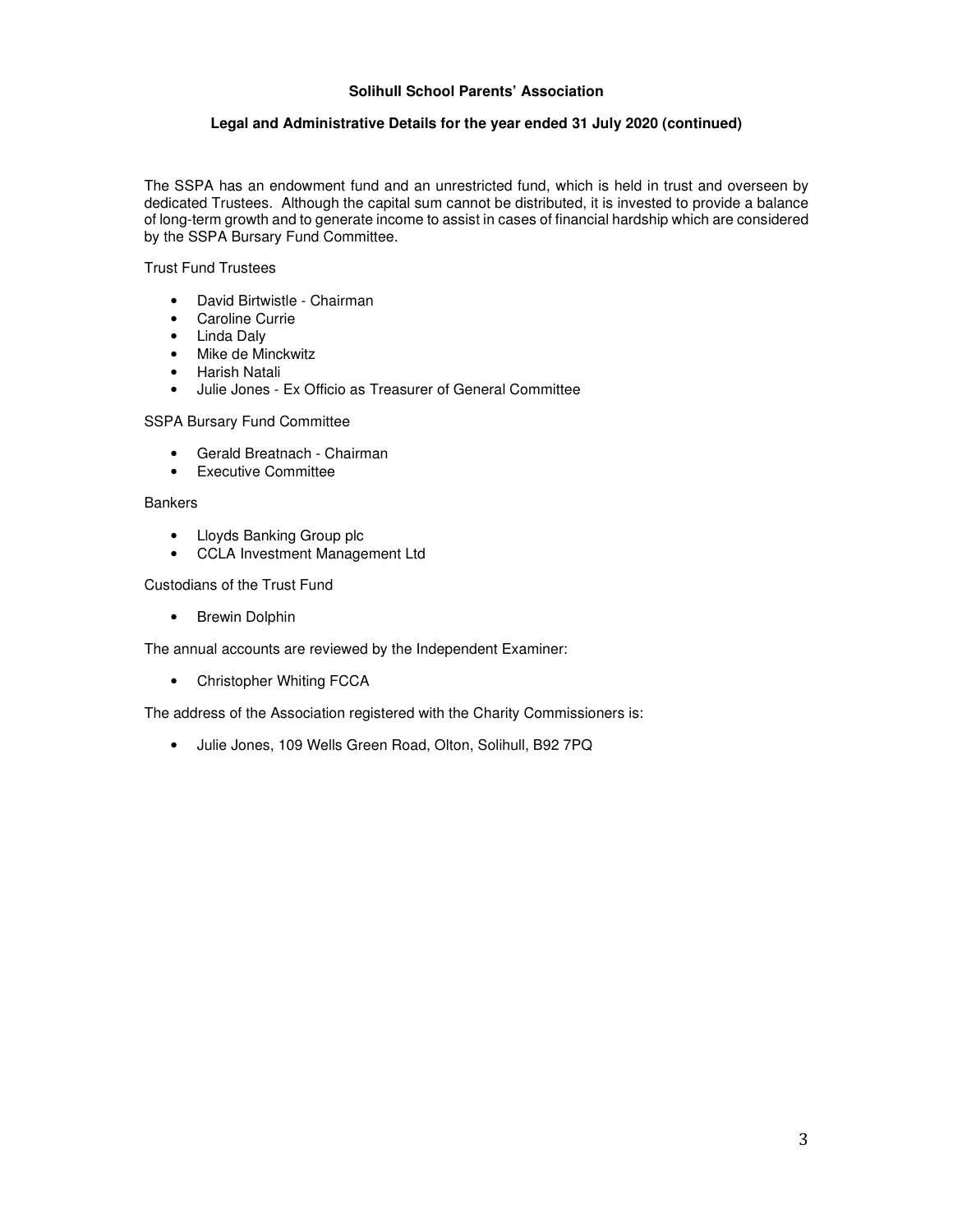#### **Report of the General Committee for the year ended 31 July 2020**

#### **Constitution and Aims of the Association**

The SSPA was founded in 1929 and is currently constituted under rules adopted in 1989 and as amended by resolution of the members at the AGM on 24 June 2009.

The aims of the Association are to advance the education of pupils by:

- Developing relationships between parents, staff and others associated with Solihull School
- Engaging in activities which support Solihull School and advance the education of its pupils
- Rendering assistance to Solihull School and its pupils in whatever way the Association deems appropriate

The Charity has a General Fund, a Trust Fund and an SSPA Bursary Fund:

#### **General Fund**

The General Fund is an unrestricted fund into which the proceeds of fund-raising activities are paid and out of which grants are made.

During the year, total income of £22,058 was raised against expenditure of £8,461 leaving a surplus for the year of £13,597 (2019: £41,136).

Grants of £4,701 were approved (2019: £32,766) and £nil was paid into the Bursary Fund (2019: £nil).

#### **Trust Fund**

In 1939, as a result of a parental donation, the Solihull School Parents' Association General Committee established a Trust Fund to be invested and added to as required.

The Trust Fund Trustees are appointed by the General Committee. Trustees are appointed for a term of 3 years, after which they may stand for re-election.

The Trustees are responsible for the stewardship of the investments held in the Trust Fund and their aims are to produce long-term growth and sufficient income to maintain the SSPA Bursary Fund.

The value of the Trust Fund at 31 July 2020 was £195,516 (2019: £195,911) reflecting a slight decrease in market value.

Income is allocated to the SSPA Bursary Fund less any fees incurred by the Trust Fund. For the year ended 31 July 2020, income of £5,768 was accumulated. The fund is managed by Brewin Dolphin under the direction of the Trustees. No fee was payable for this service.

The Trustees expect Brewin Dolphin to consider environmental, social and governance factors when selecting investments and to invest in a manner that is consistent with the Trust Fund's objectives, values and ethos.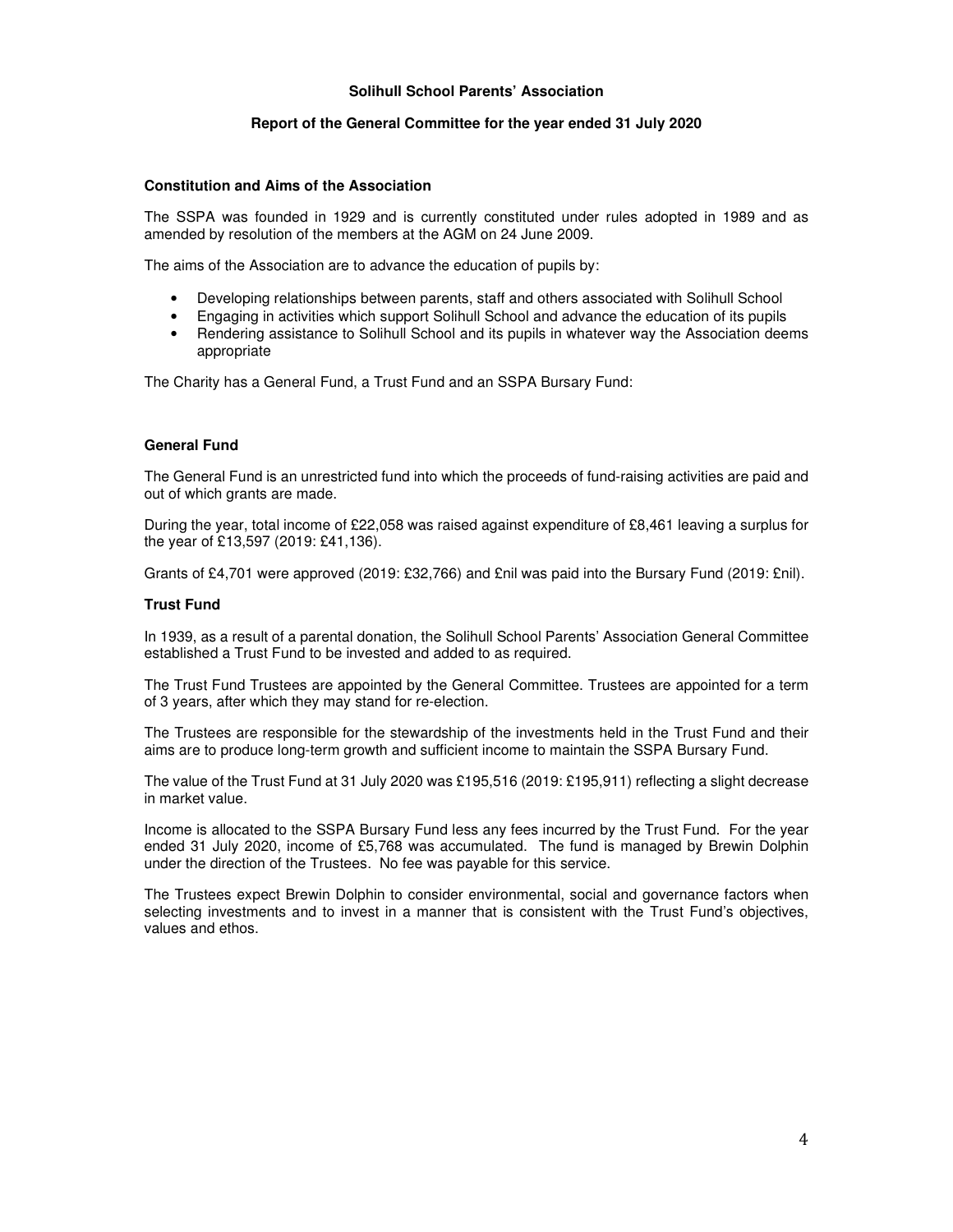#### **Report of the General Committee for the year ended 31 July 2020 (continued)**

#### **SSPA Bursary Fund**

The aim of the SSPA Bursary Fund (formerly known as the Careers Fund) is to provide funds to cover the school fees of children in exam years (Upper V or Upper VI) whose parents have encountered financial hardship. The Fund approved one bursary during the financial year of £3,465 (2019: £nil).

The Fund benefited from £5,795 investment income (2019: £6,085) of which £5,768 (2019: £6,050) was due from the Trust Fund.

The General Committee aims to maintain reasonably liquid funds within the SSPA Bursary Fund, equivalent to a minimum of six terms fees. Pertaining to this, the Committee have further agreed that a minimum of two terms fees should always be held on a short term deposit (3 months or less), with the option to hold four or more terms fees on a longer notice period (6 months).

At 31 July 2020, the liquid funds stood at £40,337 (2019: £38,007) (sufficient to cover six terms fees).

#### **Summary of the Main Achievements during the Year**

The Trustees were pleased to be able to fund the remaining part of the sixth form bursary due to the Silhillian Fund, and also to fund school prizes. The Trustees also resolved to retain the charity's remaining funds to be able to offer one-off hardship grants to families who may have suffered adverse financial consequences during the Covid pandemic such that they may need to remove their children from school. At the date of this report, no such hardship grants had been paid.

#### **Statement of the Financial Responsibilities of the General Committee**

Charity law requires the General Committee, as Trustees, to prepare accounts for each financial year which give a true and fair view of the Charity's financial activities during the year and of its financial position at the end of the year.

In preparing the accounts, the Trustees are required to:

- select suitable accounting policies and apply them consistently,
- make judgments and estimates that are reasonable and prudent,
- prepare the accounts on a going concern basis unless it is inappropriate to presume that the Charity will continue in operation,
- exercise a Reserve Policy whereby the General Fund maintains a minimum cash balance of £5,000. The SSPA Bursary Fund aims to hold a minimum sum of six terms fees and the Trust Fund exercises a policy of capital preservation and income generation for the benefit of the SSPA Bursary Fund,
- ensure there are no expenses incurred within the Accounts by the Trustees or the Examiner.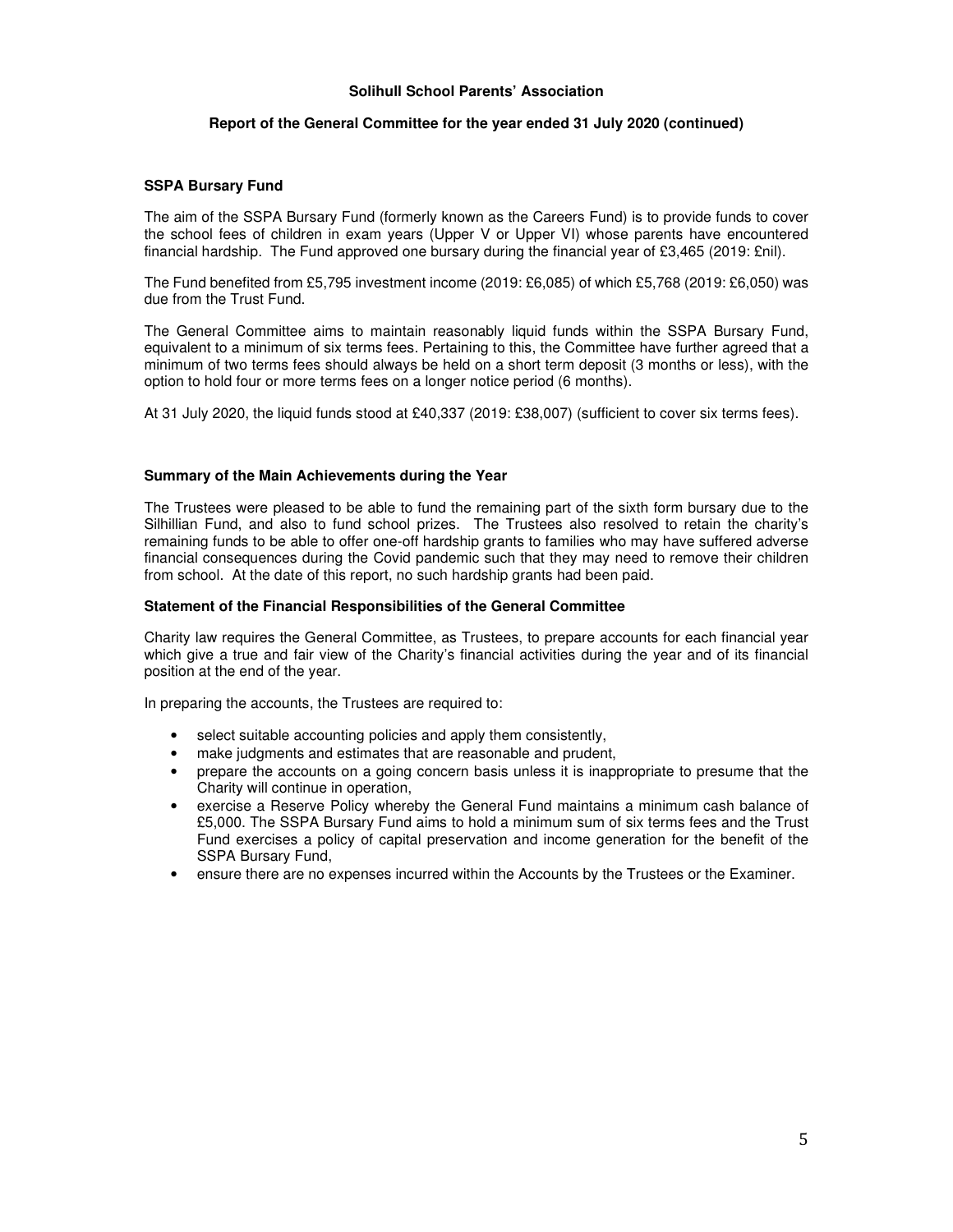### **Independent Examiner's Report on the Accounts**

**Year ended 31 July 2020** 

#### **Charity number 702099**

I report to the trustees on my examination of the accounts of the above charity ("the Trust") for the year ended 31 July 2020**.**

### **Responsibilities and basis of report**

As the charity trustees of the Trust, you are responsible for the preparation of the accounts in accordance with the requirements of the Charities Act 2011 ("the Act").

I report in respect of my examination of the Trust's accounts carried out under section 145 of the 2011 Act and in carrying out my examination, I have followed the applicable Directions given by the Charity Commission under section 145(5)(b) of the Act.

## **Independent examiner's statement**

I have completed my examination. I confirm that no material matters have come to my attention in connection with the examination which gives me cause to believe that in, any material respect:

- accounting records were not kept in accordance with section 130 of the Act or
- the accounts do not accord with the accounting records

I have no concerns and have come across no other matters in connection with the examination to which attention should be drawn in order to enable a proper understanding of the accounts to be reached.

Signed ……………………………………….. 29 May 2021

Christopher Whiting FCCA

Address: 92 High Street, Chasetown, Burntwood, Staffordshire, WS7 3XG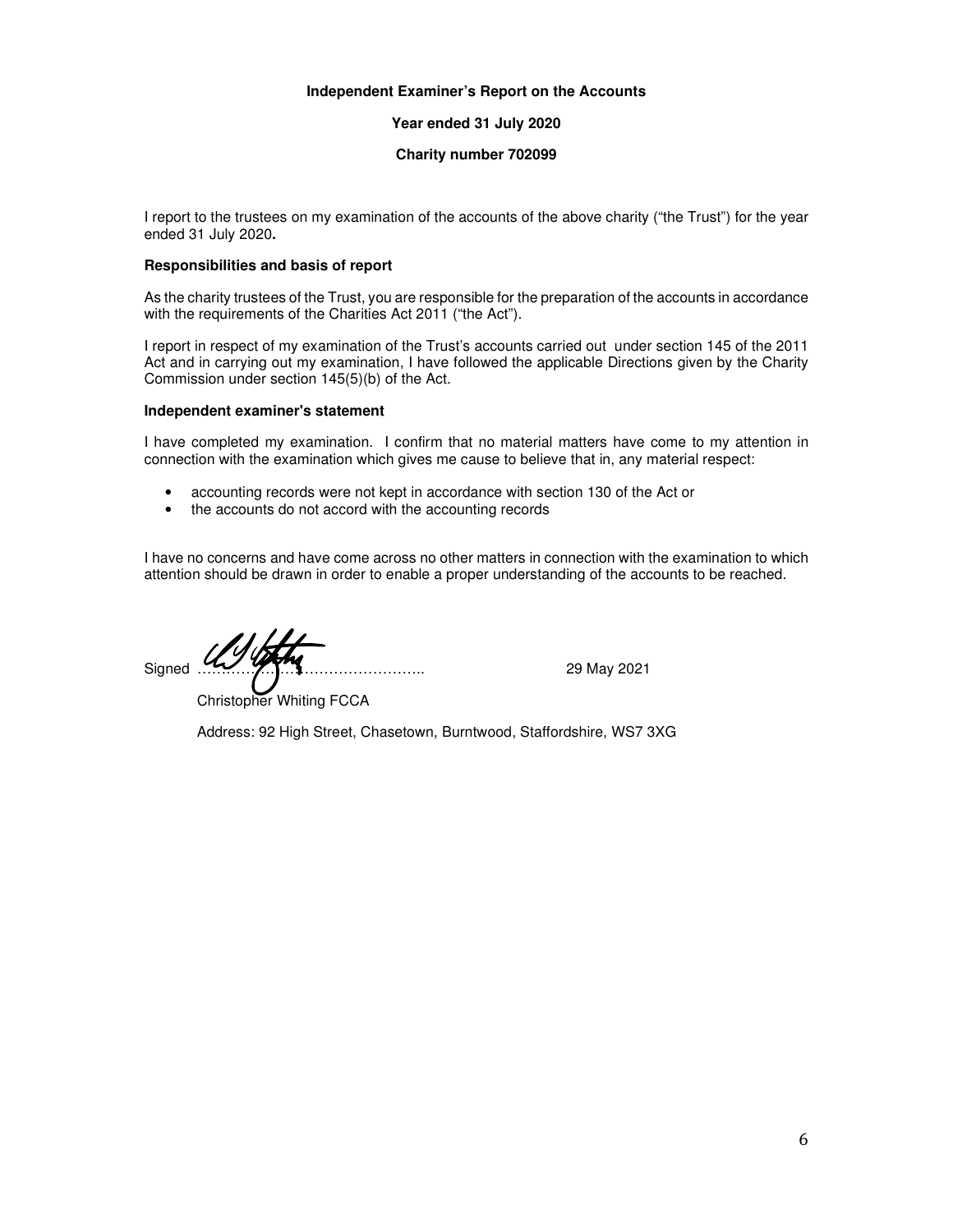# **Statement of Financial Activities for the year ended 31 July 2020**

|                                     | <b>Unrestricted</b><br><b>Funds</b><br>General | <b>Restricted</b><br><b>Funds</b><br><b>Bursary Fund</b> | <b>Endowment</b><br><b>Trust Fund</b><br>Capital | <b>Total</b><br>2020 | <b>Total</b><br>2019 |
|-------------------------------------|------------------------------------------------|----------------------------------------------------------|--------------------------------------------------|----------------------|----------------------|
| Income                              | £                                              | £                                                        | £                                                | £                    | £                    |
| Fundraising events                  | 10,732                                         |                                                          |                                                  | 10,732               | 36,975               |
| Other fundraisers                   | 2,514                                          |                                                          |                                                  | 2,514                | 4,600                |
| Subscriptions                       | 8,611                                          |                                                          |                                                  | 8,611                | 8,432                |
| Investment income                   |                                                |                                                          | 5,330                                            | 5,330                | 6,050                |
| Donation                            | 200                                            |                                                          |                                                  | 200                  |                      |
| Transfer between funds              |                                                | 5,768                                                    |                                                  | 5,768                | 9,897                |
| Interest                            |                                                | 27                                                       |                                                  | 28                   | 35                   |
|                                     | 22,058                                         | 5,795                                                    | 5,330                                            | 33,183               | 65,989               |
| <b>Expenditure</b>                  |                                                |                                                          |                                                  |                      |                      |
| Fund raising expenditure            | 2,925                                          |                                                          |                                                  | 2,925                | 14,193               |
| Support costs                       | 835                                            |                                                          |                                                  | 835                  | 763                  |
| Transfer between funds              |                                                |                                                          | 5,768                                            | 5,768                | 9,897                |
| Pupil grants                        |                                                | 3,465                                                    |                                                  | 3,465                |                      |
| School grants                       | 4,701                                          |                                                          |                                                  | 4,701                | 32,766               |
|                                     | 8,461                                          | 3,465                                                    | 5,768                                            | 17,694               | 57,619               |
|                                     |                                                |                                                          |                                                  |                      |                      |
| Net increase/(decrease) for<br>year | 13,597                                         | 2,330                                                    | (438)                                            | 15,489               | 8,370                |
|                                     |                                                |                                                          |                                                  |                      |                      |
| Movement in market value            |                                                |                                                          | (10, 085)                                        | (10, 085)            | 3,540                |
| Balance brought forward             | 21,156                                         | 38,007                                                   | 176,681                                          | 235,844              | 229,555              |
| <b>Balance carried forward</b>      | 34,753                                         | 40,337                                                   | 166,158                                          | 244,248              | 235,844              |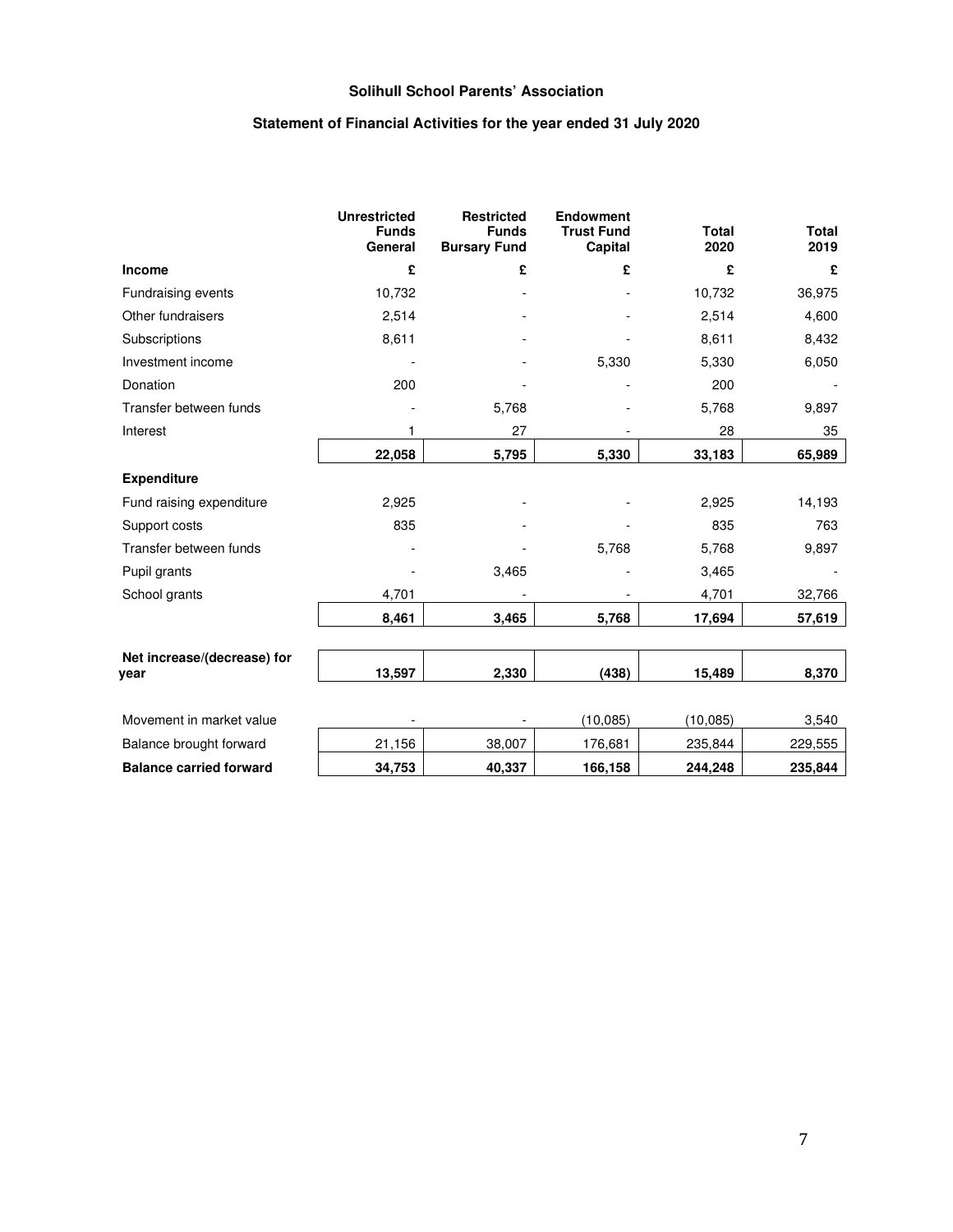# **Statement of Financial Position as at 31 July 2020**

|                                    |      | <b>Unrestricted</b><br><b>Funds</b><br>General | <b>Restricted</b><br><b>Funds</b><br><b>Bursary Fund</b> | <b>Endowment</b><br><b>Trust Fund</b><br>Capital | 2020<br><b>Total</b> | 2019<br><b>Total</b> |
|------------------------------------|------|------------------------------------------------|----------------------------------------------------------|--------------------------------------------------|----------------------|----------------------|
|                                    | Note | £                                              | £                                                        | £                                                | £                    | £                    |
| <b>Fixed assets</b>                |      |                                                |                                                          |                                                  |                      |                      |
| Investments at market value        | 4    |                                                |                                                          | 195,516                                          | 195,516              | 195,911              |
| <b>Current assets</b>              |      |                                                |                                                          |                                                  |                      |                      |
| Debtors and prepayments            | 5    |                                                | 37,573                                                   |                                                  | 37,573               | 31,805               |
| <b>COIF Charities Deposit Fund</b> |      |                                                | 2,764                                                    |                                                  | 2,764                | 6,202                |
| Cash at bank and in hand           |      | 34,753                                         |                                                          | 8,215                                            | 42,968               | 33,731               |
|                                    |      | 34,753                                         | 40,337                                                   | 8,215                                            | 83,305               | 71,738               |
| <b>Current liabilities</b>         |      |                                                |                                                          |                                                  |                      |                      |
| Creditors                          |      |                                                |                                                          | 37,573                                           | 37,573               | 31,805               |
| <b>Net current assets</b>          |      | 34,753                                         | 40,337                                                   | (29, 358)                                        | 45,732               | 39,933               |
| <b>Net assets</b>                  |      | 34,753                                         | 40,337                                                   | 166,153                                          | 244,248              | 235,844              |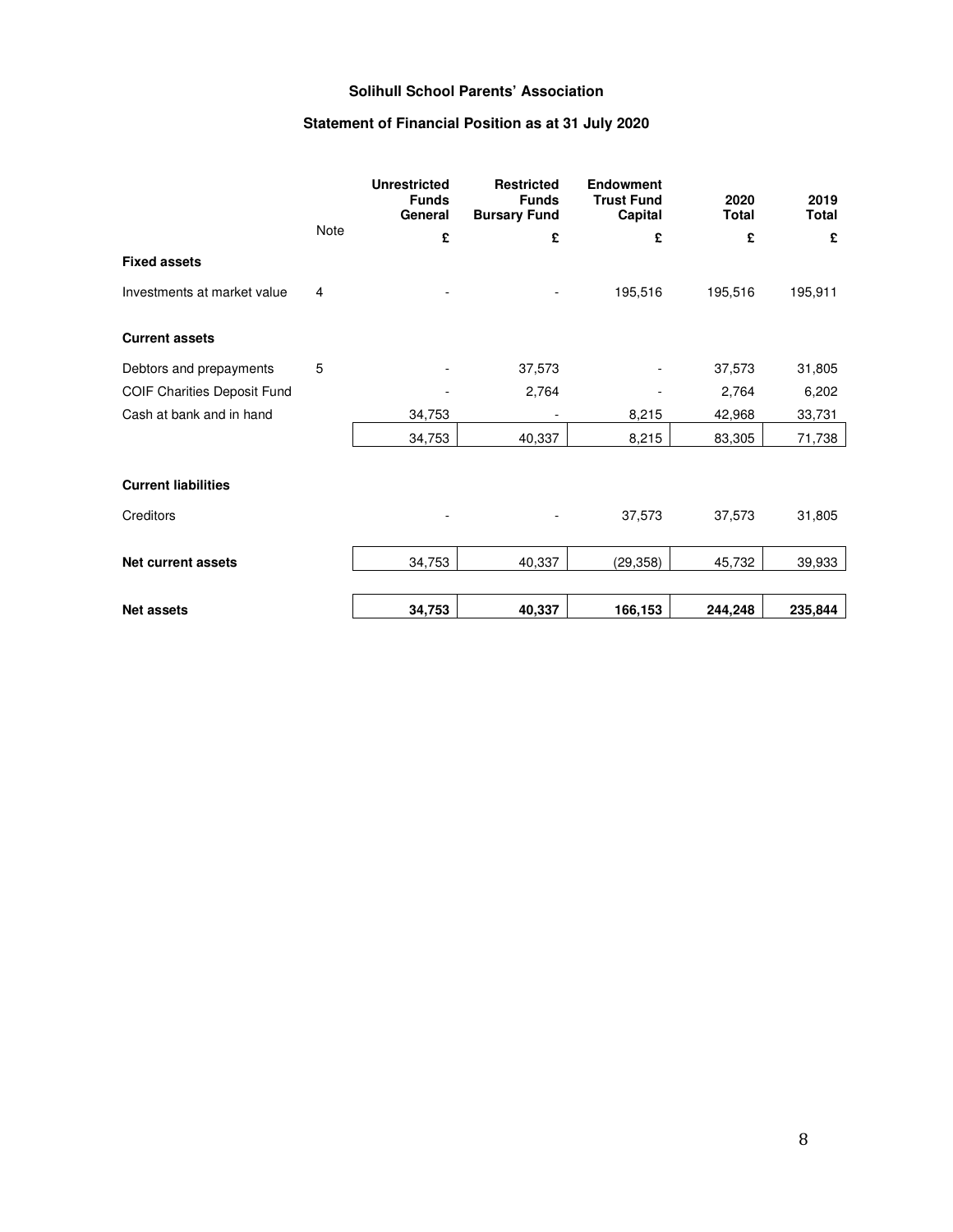## **Notes to the Accounts for the year ended 31 July 2020**

## **Note 1 Accounting Policies**

These accounts have been prepared under the historical cost convention as modified by the revaluation of investments and in accordance with Statement of Recommended Practice Accounting by Charities (SORP 2005).

## **Note 2 Support Costs**

|                       | 2020<br>£ | 2019<br>£ |
|-----------------------|-----------|-----------|
| Chapel flowers        | 500       | 600       |
| Parentkind membership | 122       | 117       |
| Website hosting       | 103       | -         |
| Miscellaneous         | 110       | 46        |
|                       | 835       | 763       |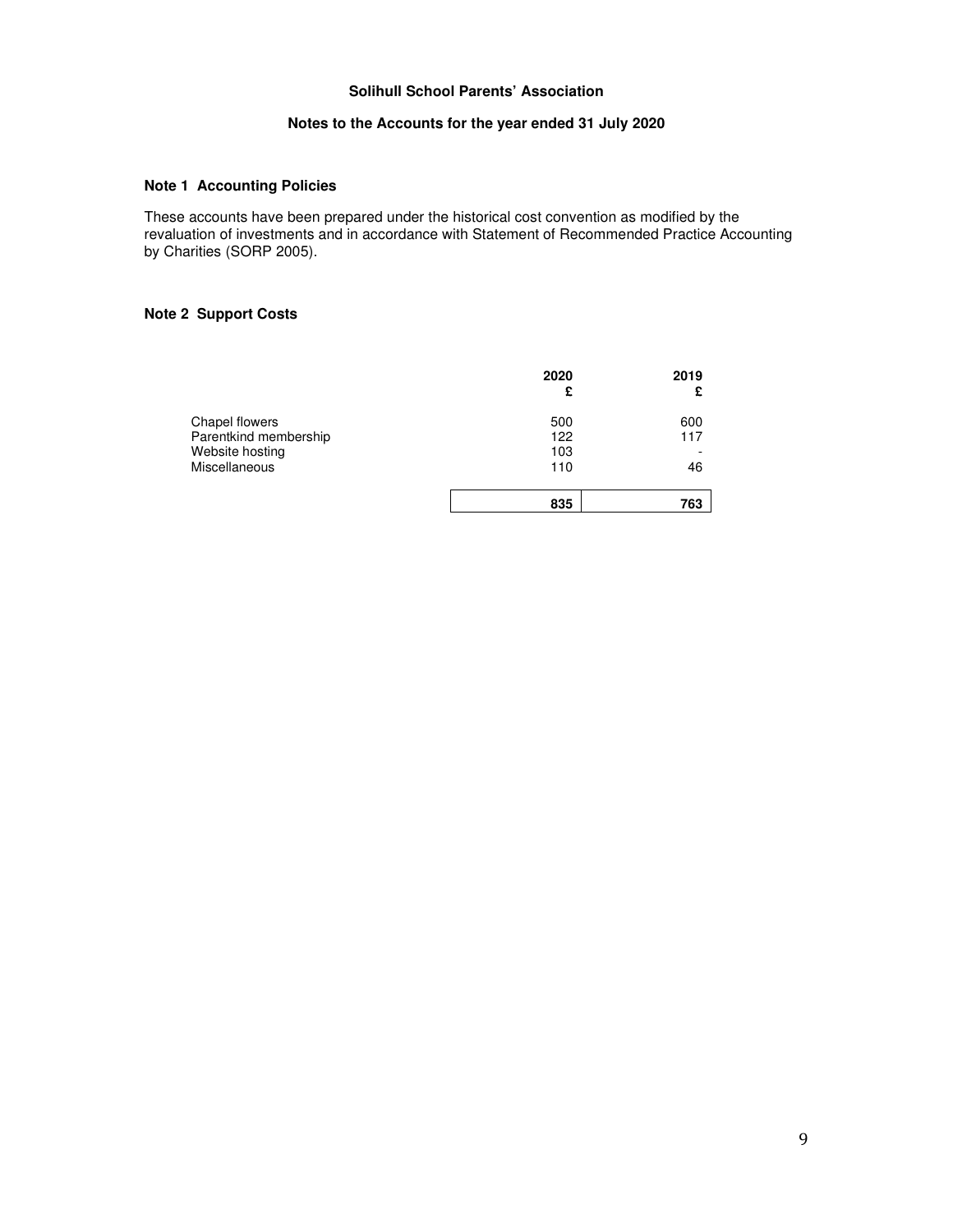# **Notes to the Accounts for the year ended 31 July 2020 (continued)**

# **Note 3 School Grants**

|                     |                                                                                                                                                                                  | 2020           | 2019                              |
|---------------------|----------------------------------------------------------------------------------------------------------------------------------------------------------------------------------|----------------|-----------------------------------|
| General             | Solar filter for telescope - physics<br>Molecular models - chemistry<br>Resources for science experiments<br>Technical Lego for robotics competitions                            |                | 66<br>600<br>100<br>300           |
| Sport               | Electronic scoreboard for Sports Hall<br>Fishing holdall                                                                                                                         |                | 2,850<br>180                      |
| Outdoor<br>pursuits | 6 bicycles and helmets to offer cycling proficiency courses<br>Replacement pump for Nature Pond                                                                                  |                | 1,020<br>150                      |
| Junior<br>School    | Parental donation<br>Educational resources/games for wet play                                                                                                                    | 200            | 500                               |
| Other               | School prizes<br>Part funding/sponsorship of 2-day Eva Schloss Holocaust event<br>Funding towards Headmaster's Green Initiative<br>Silhillian Fund - one full sixth-form bursary | 1,000<br>3,501 | 1,000<br>1,500<br>1,000<br>23,500 |
| <b>Total</b>        |                                                                                                                                                                                  | 4,701          | 32,766                            |